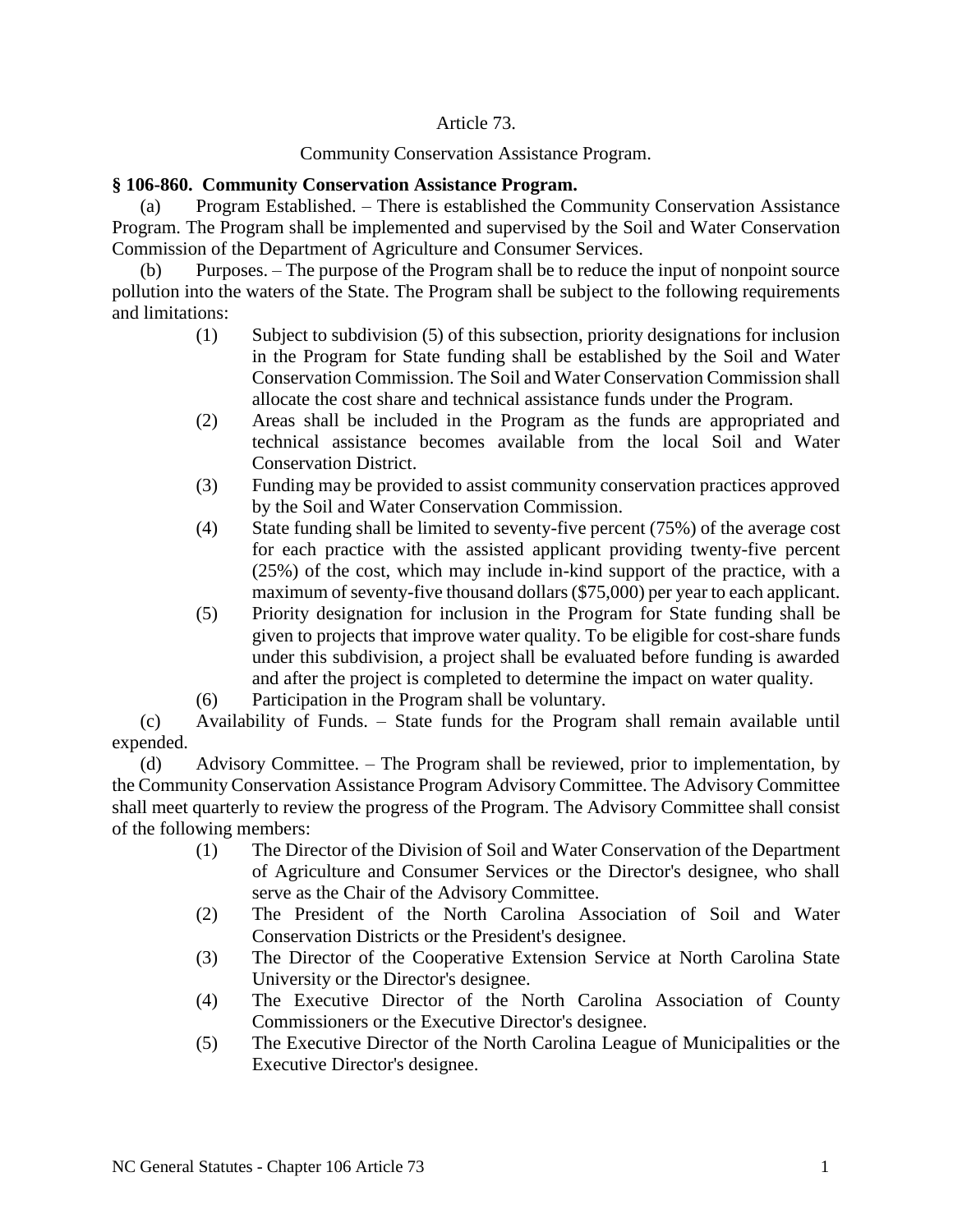- (6) The State Conservationist of the Natural Resources Conservation Service of the United States Department of Agriculture or the State Conservationist's designee.
- (7) The Executive Director of the Wildlife Resources Commission or the Executive Director's designee.
- (8) The President of the North Carolina Conservation District Employees Association or the President's designee.
- (9) The President of the North Carolina Association of Resource Conservation and Development Councils or the President's designee.
- (10) Repealed by Session Laws 2013-413, s. 57(e). For effective date, see note.
- (11) The Assistant Commissioner of the North Carolina Forest Service of the Department of Agriculture and Consumer Services or the Assistant Commissioner's designee.
- (12) The Director of the Division of Energy, Mineral, and Land Resources of the Department of Environmental Quality or the Director's designee.
- (13) The Director of the Division of Coastal Management of the Department of Environmental Quality or the Director's designee.
- (14) The Director of the Division of Water Resources of the Department of Environmental Quality or the Director's designee.
- (15) The President of the Carolinas Land Improvement Contractors Association or the President's designee.

(e) Report. – The Soil and Water Conservation Commission shall report no later than January 31 of each year to the Environmental Review Commission, the Department of Agriculture and Consumer Services, and the Fiscal Research Division. The report shall include a summary of projects that received State funding pursuant to the Program, the results of the evaluation conducted pursuant to subdivision (5) of subsection (b) of this section, findings regarding the effectiveness of each project to accomplish its primary purpose, and any recommendations to assure that State funding is used in the most cost-effective manner and accomplishes the greatest improvement in water quality. This report shall be submitted to the Environmental Review Commission and the Fiscal Research Division as a part of the report required by G.S. 106-850(e).  $(2006-78, s. 1; 2011-145, ss. 13.22A(x)-(z), (aa), 13.25(vv), (xx); 2012-143, s. 1(f); 2013-155, s.$ 10; 2013-413, s. 57(e); 2015-241, s. 14.30(u); 2017-10, s. 4.18(b).)

**§ 106-861:** Reserved for future codification purposes.

**§ 106-862:** Reserved for future codification purposes.

- **§ 106-863:** Reserved for future codification purposes.
- **§ 106-864:** Reserved for future codification purposes.
- **§ 106-865:** Reserved for future codification purposes.